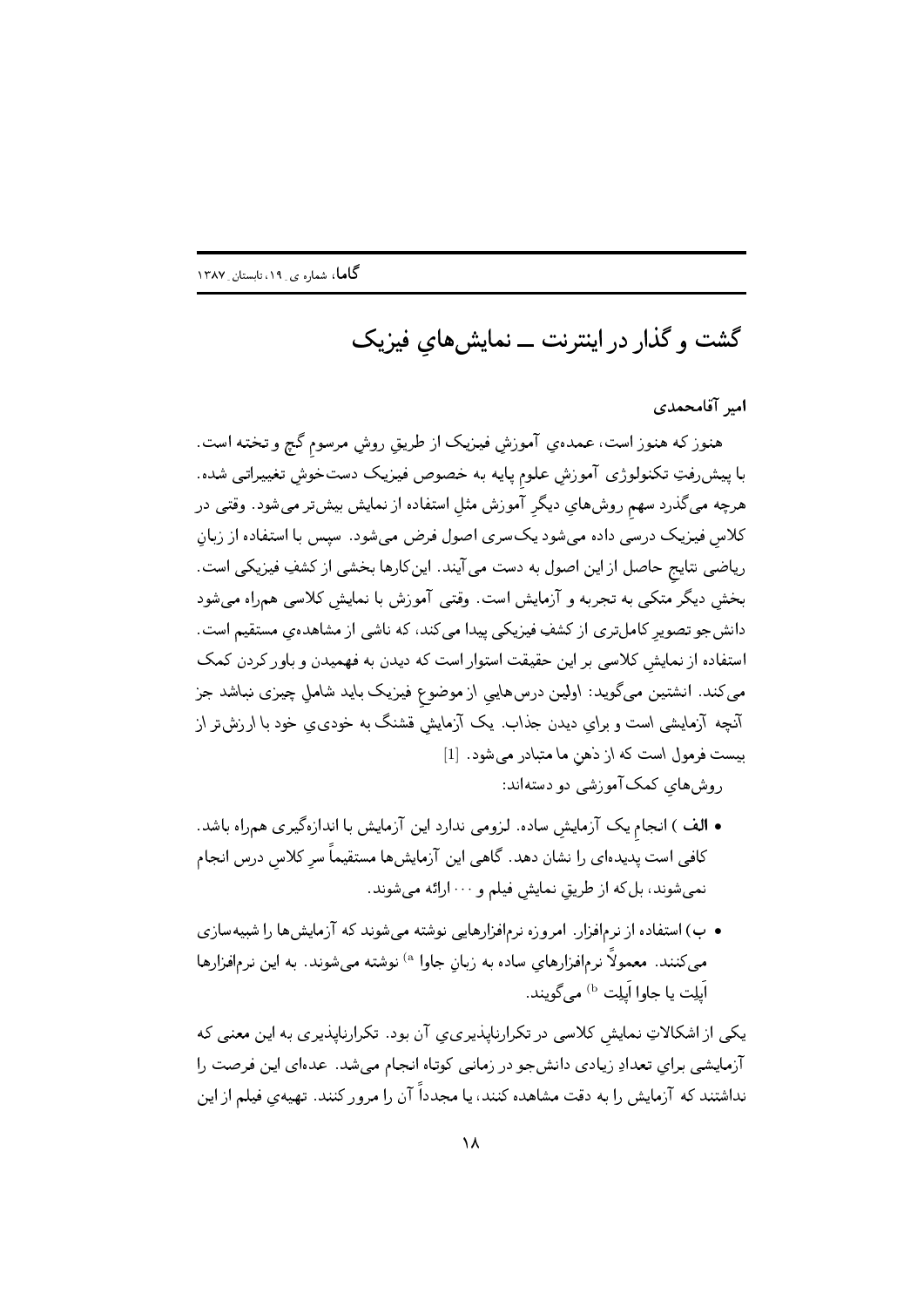نمایش های کلاسی این مشکل را تا حدی حل می کرد. در دو دههی اخیر ظهور اینترنت و بالا رفتن سرعتِ انتقال داده تا حدّ زيادي از محدوديتِ نشر اين گونه فيلمها كاسته است. در سال های اخیر تعدادِ زیادی دانش گاه با ایجاد پای گاههای اینترنتی، فیلمهایی را که از نمایش های کلاسی ی خود تهیه کرده و به شکل فایل های دیجیتالی ذخیره کردهاند، برای دانش جویان خودِشان، و علاقهمندان دیگر در دسترس عموم قرار دادهاند. آدرس دستهای از این دانشگاهها را در [2] میتوانید پیدا کنید. یک نمونهی نسبتاً خوب و کامل پایگاو اینترنتی ی دانشگاهِ مریلند <sup>6</sup> در موردِ نمایشها است [3].

با زیاد شدن تعدادِ این آزمایش ها یک طبقهبندی ی جهانی برای نمایش های کلاسی به وجود آمد. اين كار تحتِ عنوانِ انجمنِ منابع آموزشي، فيزيك، <sup>d</sup> PIRA، انجام ميشود. اساس طبقهبندي جمع آوريءي همهي نمايشها است، اعم از قديمي و جديد، رايج يا منسوخ، و خوب يا بد.

هدف از پر وژه ی طبقه بندی ی نمایش ها، PIRA، ایجادِ یک دسته بندی ی معقول جهانی است به طوریکه به هر نمایش یک کُدِ یکتا داده شود. این کُد چیزی است مثل 1D60.20. ازسمتِ چپ شروع کنیم. عددِ اول بر میگردد به حوزهای از فیزیک که نمایش به آن مربوط می شود. مثلاً عددِ 1 مربوط است به مکانیک. حرفِ بعدی معرفِ سرفصل مربوطه در مکانیک است. حرفِ D برای حرکتِ دوبُعدی انتخاب شده است. عددِ بعدی زیرموضوع سرفصل مربوطه است. 60 مربوط به حرکتِ پرتابی است. عددِ بعدی شمارهی نمایش است. کُدِ 1D60.20 مربوط است به نمایشی با عنوانِ سقوطِ همزمان . با هر نمایش یک چکیده هم همراه است. چکیده ی مربوط به کُدِ 1D60.20 عبارت است از

"دو توپ که یکی رها شده و دیگری به صورتِ افقی پرتاب شده، همزمان به زمین میرسند." به تدریج به این آزمایشها فیلم، عکس، و برنامههای کامپیوتری هم اضافه شده است، ولی به این منابع جدید دیگر کُدی اختصاص داده نشده. برای آشنایی ی بیشتر با PIRA میتوانید به آدرسِ اینترنتی یِ که در مرجع [4] آمده مراجعه کنید.